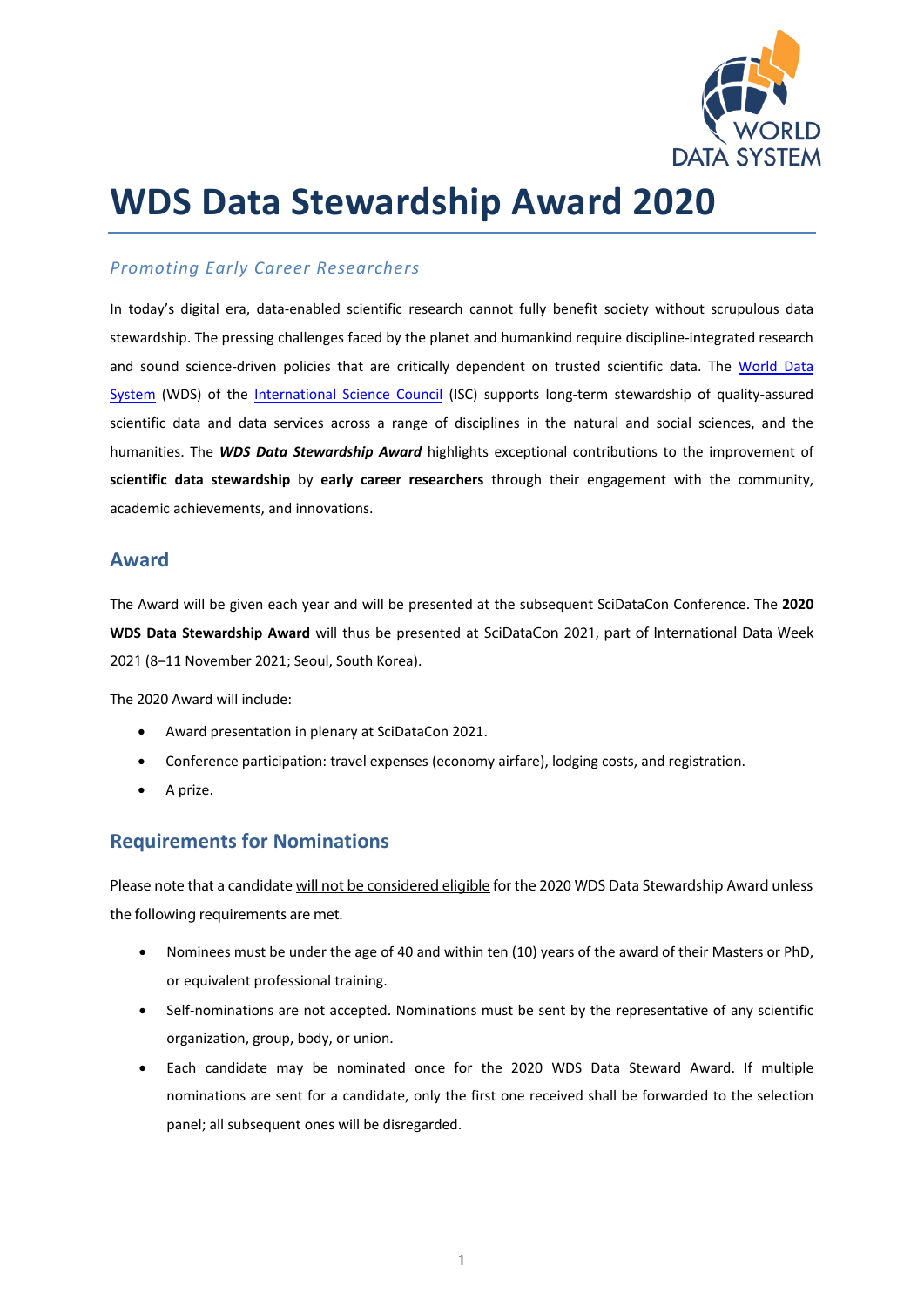

- Nominations must be made by completing the attached form and may include the following additional materials only:
	- o A maximum of two (2) supporting letters. These should be from data users or others outside the Nominee's organization attesting to their contributions and qualifications.
	- o A two-page Curriculum Vitae containing sections covering (a) Professional Preparation (i.e., education and qualifications), (b) Appointments (positions held), (c) Major Publications, and (d) Synergistic Activities (examples demonstrating the broader impact of one's professional activities, with a focus on the creation, integration, and transfer of knowledge).
- Nominations must reach the WDS International Programme Office [\(IPO@worlddatasystem.org\)](mailto:ipo@worlddatasystem.org) by **no later than Friday, 30 October 2020**.

## **Selection Process**

A panel of members of the WDS Scientific Committee will designate the winner of the 2020 Award.